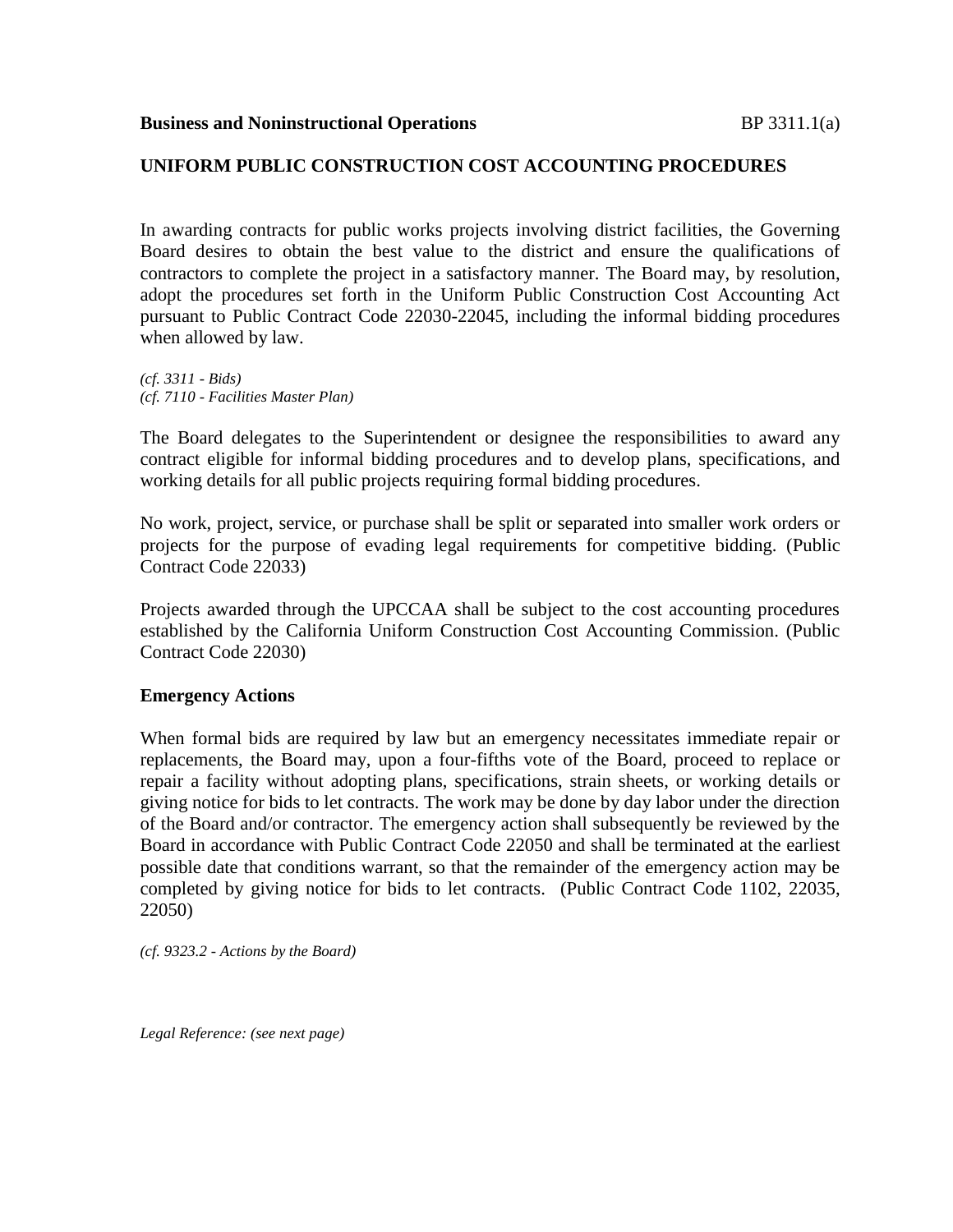### **UNIFORM PUBLIC CONSTRUCTION COST ACCOUNTING PROCEDURES**  (continued)

#### *Legal Reference:*

*PUBLIC CONTRACT CODE 1102 Definition of emergency 20110-20118.4 Local Agency Public Construction Act; school districts 22000-22020 California Uniform Construction Cost Accounting Commission 22030-22045 Alternative procedures for public projects (UPCCAA), especially: 22032 Applicability of procedures based on amount of project 22034 Informal bidding procedure 22035 Emergency need for repairs or replacement 22037-22038 Formal bidding procedures for projects exceeding \$175,000 22050 Alternative emergency procedures*

*Management Resources:*

*CALIFORNIA UNIFORM CONSTRUCTION COST ACCOUNTING COMMISSION PUBLICATIONS Cost Accounting Policies and Procedures Manual Frequently Asked Questions WEB SITES CSBA: http://www.csba.org California Association of School Business Officials: http://www.casbo.org California Uniform Construction Cost Accounting Commission: http://www.sco.ca.gov/ard\_cuccac.html*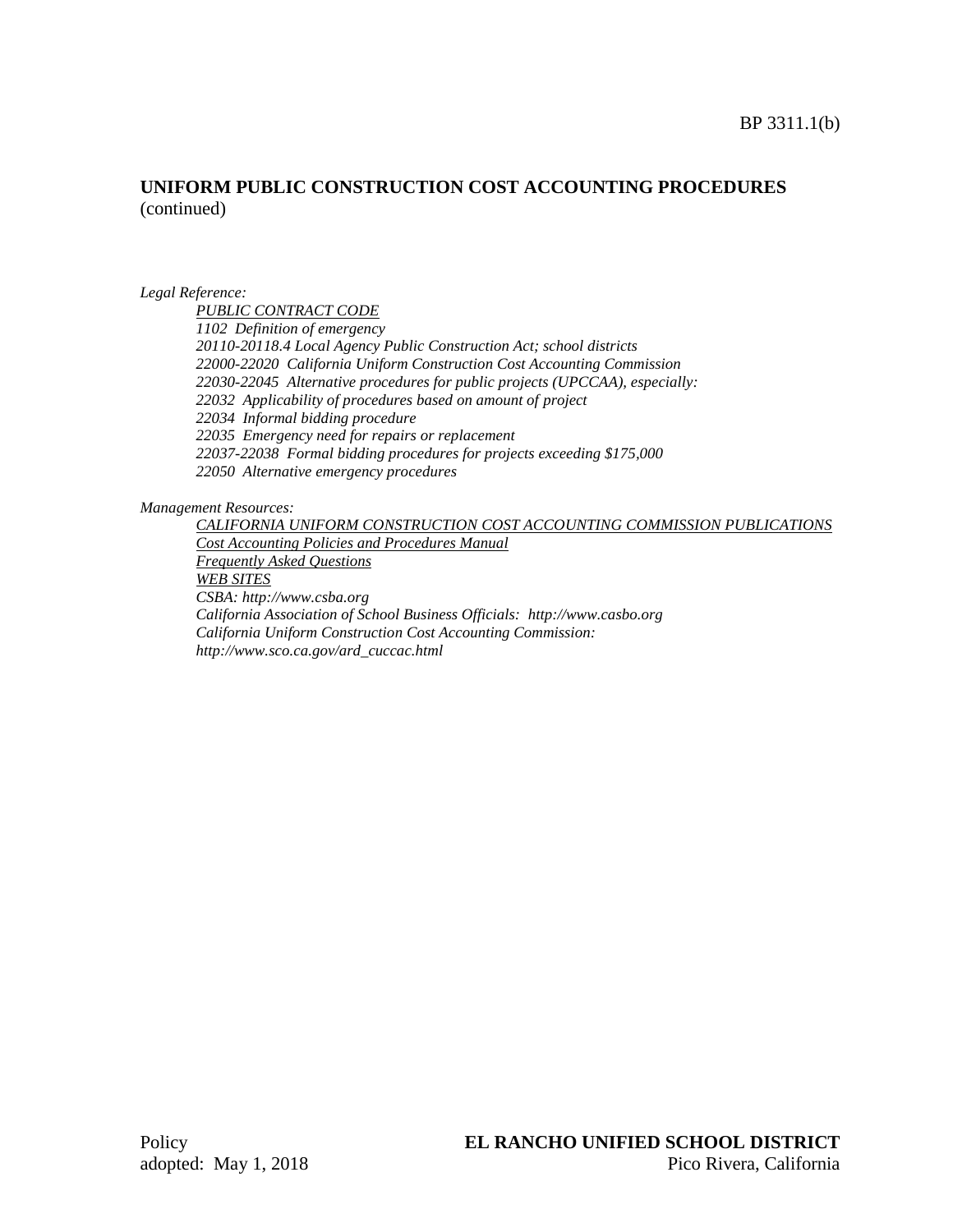# **UNIFORM PUBLIC CONSTRUCTION COST ACCOUNTING PROCEDURES**

Procedures for awarding contracts for public works projects shall be determined on the basis of the amount of the project, as follows:

- 1. Public projects of \$45,000 or less may be performed by district employees by force account, negotiated contract, or purchase order. (Public Contract Code 22032)
- 2. Contracts for public projects of \$175,000 or less may be awarded through the following informal procedures: (Public Contract Code 22032, 22034, 22038)
	- a. The Superintendent or designee shall maintain a list of qualified contractors, identified according to categories of work.
	- b. The Superintendent or designee shall prepare a notice inviting informal bids which describes the project in general terms, explains how to obtain more information about the project, and states the time and place for submission of bids. The notice shall be disseminated by mail, fax, or email to all contractors on the district's list for the category of work being bid, unless the product or service is proprietary, at least 10 calendar days before bids are due. In addition, the Superintendent or designee may mail, fax, or email a notice inviting informal bids to all construction trade journals identified pursuant to Public Contract Code 22036.
	- c. The district shall review the informal bids and award the contract, except that:
		- (1) If all bids received through the informal process are in excess of \$175,000, the contract may be awarded to the lowest responsible bidder, provided that the Governing Board adopts a resolution with a four-fifths vote to award the contract at \$187,500 or less and the Board determines the district's cost estimate is reasonable.
		- (2) If no bids are received through the informal bid procedure, the project may be performed by district employees by force account or negotiated contract.
- 3. Public projects of more than \$175,000 shall, except as otherwise provided by law, be subject to formal bidding procedures, as follows: (Public Contract Code 22032, 22037, 22038)
	- a. Notice inviting formal bids shall state the time and place for receiving and opening sealed bids and distinctly describe the project. The notice shall be disseminated in both of the following ways: